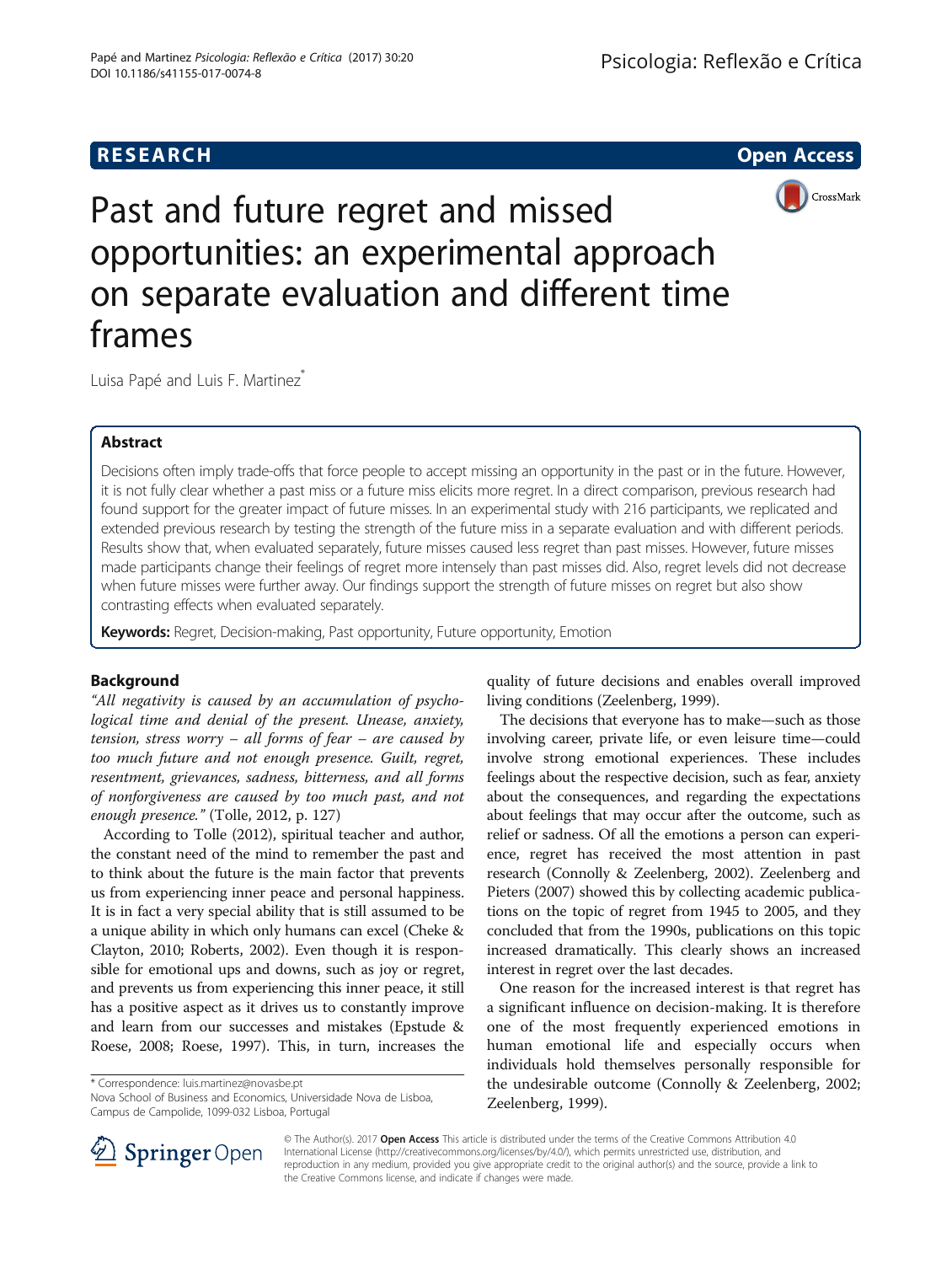This study aims to shed further light on the findings of previous research by Shani, Danziger, and Zeelenberg ([2015](#page-8-0)). As a first step, an overview of important theoretical concepts for the topic is presented. In an experimental study, we seek to extend the findings of Shani et al. ([2015](#page-8-0)) by modifying some of their experiments in order to add new insights and variables to the current literature in this field of research. The overall question is whether missed opportunities in the future elicit more regret than missed opportunities in the past.

### Regret

Regret can be defined as an emotion that occurs when a person is thinking about how a current situation would have been better if a different decision had been made. This negative emotion emerges from an undesirable evaluation process of a certain decision. Accordingly, the feeling leads to self-blaming for making the wrong decision and a desire to reverse the prevailing situation (Zeelenberg & Pieters, [2007\)](#page-8-0). Furthermore, it is emphasized that this specific emotion is generally not categorized as one of the basic emotions such as happiness, anger, or sadness, which even a newborn can experience. It is rather a comparison-based emotion (van Dijk & Zeelenberg, [2005\)](#page-8-0), a more complex pattern where the capacity to formulate another set of circumstances is necessary. These so-called counterfactual thoughts are triggered by negative events where automatically alternative scenarios of the past suggest themselves (Roese, [1997](#page-8-0); Roese, [2000;](#page-8-0) van Dijk & Zeelenberg, [2005](#page-8-0)).

One reason regret is so important for individual decision-making is because people take the possible impact of regret into account when making a decision, and it influences the evaluation of the outcome of a decision (Martinez & Zeelenberg, [2015;](#page-8-0) Zeelenberg & Pieters, [2007](#page-8-0)). For example, it is likely that a product will be less enjoyed if a negative outcome is connected to it, even though the negative outcome does not affect the product itself (Zeelenberg, [1999](#page-8-0)). In line with this reasoning, regret was also found to affect important variables in a decision task, for example by decreasing trust levels (Martinez & Zeelenberg, [2015](#page-8-0)). Other studies suggested that relational maximization is positively related to regret and relational uncertainty (Mikkelson, Hesse, & Pauley, [2016](#page-8-0)).

Zeelenberg and Pieters ([2007](#page-8-0)) also propose that regret may emerge as a result of two different reasons. One reason regards the decision process itself (e.g., whether it was justifiable and wise and carefully chosen), and the other concerns the consequential outcome of that decision. Based on this, a more tangible model of regret was developed, known as decision justification theory (DJT), which states that decision-related regret consists of two components. One is the comparative evaluation of an outcome, and the other is the feeling of self-blame due to a poor choice. The two components can occur independently; for example, a person can accept the blame for a bad choice even though the outcome was good. On the other hand, it is possible to feel regret for a bad outcome even in the absence of a reason for self-blame because the decision was made carefully, was well informed, and was therefore justified (Connolly & Zeelenberg, [2002](#page-7-0); Crawford, McConnell, Lewis, & Sherman, [2002\)](#page-8-0).

Another significant part of the research on regret differentiates regret caused by action from regret caused by inaction. Although it has been discussed in depth which of the two—action or inaction—causes a stronger feeling of regret, it may be assumed that the time course of processing the feelings of regret determines which one is regretted more. Initially, actions cause more painful feelings in the short run. However, in the long term, inactions will be regretted more (Gilovich & Medvec, [1994](#page-8-0); Roese & Summerville, [2005](#page-8-0)). A possible explanation for this is that regrets arising from inactions are numerous because of the many positive outcomes that may have transpired. In contrast to this, regret arising from actions is exhaustive, as the negative consequences are already known and are more limited (Gilovich & Medvec, [1994\)](#page-8-0).

#### Future misses versus past misses

Roese and Summerville [\(2005\)](#page-8-0) conducted a meta-analysis of 11 studies in the research area of regret and concluded that life domains that cause the strongest feeling of regret are education, career, romance, parenting, the self, and leisure. These results support the Future Opportunity Principle, as they are also the areas with the greatest opportunities for change. One explanation offered for this approach is that regret typically encourages corrective action (Roese, [1997\)](#page-8-0); therefore, the feeling of regret will remain as long as the opportunities for change remain open. In a situation with few opportunities to correct or change the situation, processes of cognitive dissonance reduction automatically initiate as a way to process the emotional imbalance. This in turn reduces the intensity level of regret (Roese & Summerville, [2005\)](#page-8-0).

Beike, Markman, and Karadogan ([2008](#page-7-0)) provide another approach to the Future Opportunity Principle: the Lost Opportunity Principle, in which they suggest that people regret mostly those opportunities where they no longer have the opportunity for change. They concluded that future opportunity enables people to imagine different ways to possibly change the outcome, which increases a feeling of hope, and this in turn reduces feelings of regret. Lost opportunities, on the other hand, make it difficult to achieve psychological closure because they can no longer change the undesired outcome.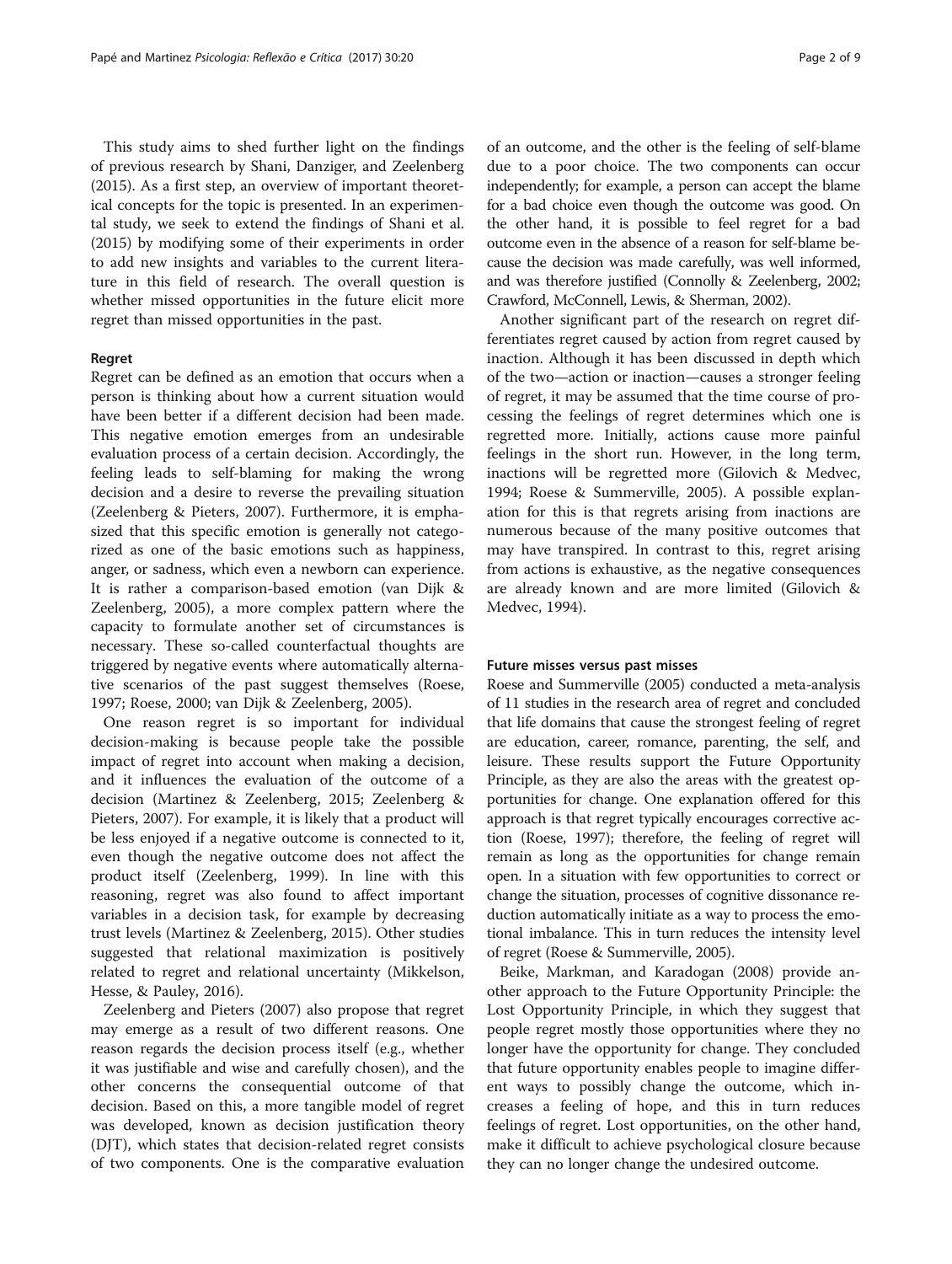The Dynamic Opportunity Principle offers a solution to the controversial results from these two studies (Summerville, [2011\)](#page-8-0). Similar to the conflicting results in the research of action and inaction regrets, the time course will determine the focus of regret feelings. Initially, the most regret would be felt when an outcome could not be corrected; however, stronger regret feelings will eventually be dedicated to the outcomes that remain open to change. When examining the research topic itself, it is important to know whether immediate or retrospective regret is taken into consideration.

The literature in this topic provides numerous examples supporting the need for consideration of more variables when attempting to answer that question. Furthermore, many articles support the future opportunity aspect. For example, Caruso ([2010](#page-7-0)) highlights that the future, with its higher controllability, gives the person the impression of being able and, most importantly, being responsible to prevent the negative outcome. Following this logical reasoning, emotional reactions to future events must be more extreme than the reactions to past events, where the responsibility to change the outcome diminishes with the inability to change the past. This would contradict the argument that future opportunities would elicit feelings of hope, as stated by Beike et al. ([2008](#page-7-0)). In several experiments, Caruso ([2010](#page-7-0)) provides evidence for this theory. This author shows that people feel the urge to prevent future unfairness. In his experiments, the participants were more willing to make financial sacrifices in order to prevent future unfairness than past unfairness in scenarios such as judging transgressors in a lawsuit. In Caruso's study, ([2010](#page-7-0)) the intensity levels of emotions proved to be saliently higher for future events than the emotional reactions were for past events.

Another argument raised by Wilson and Gilbert [\(2005](#page-8-0)) is that many decisions are based on predictions of how one will feel in the future event. Therefore, people tend to overestimate the intensity of their emotional reactions to the future consequences of the outcome because they do not consider that other events and circumstances in the future will influence their emotional condition. They also do not consider how quickly they will enter the psychological recovery process where reasons will be found for feeling less regret and negative consequences will be rationalized. Consequently, Wilson and Gilbert ([2005\)](#page-8-0) suggest that people tend to underestimate how soon they will initiate coping mechanisms that allow swift recovery. However, the mere fear of the subjectively overestimated emotional reaction to the future outcome indicates that people might be very motivated to make greater efforts to avoid these situations in the future.

Shani et al. ([2015](#page-8-0)) provide studies with results that more strongly support the Future Opportunity Principle

than the Lost Opportunity Principle, meaning that future misses are expected to have a greater impact on decision-making. As their article is the reference point for this research, we also believe that the additional variables we will observe might provide more information supporting the Future Opportunity Principle. However, these authors suggested further examination of whether the results would be the same in a separate evaluation. A separate evaluation often offers different results than a joint evaluation may, and is a way to further examine the strength of a theory or to shed further light on the factors that are important for the topic (Bazerman, Moore, Tenbrunsel, Wade-Benzoni, & Blount, [1999;](#page-7-0) González-Vallejo & Moran, [2001](#page-8-0); Hsee & Zhang, [2004](#page-8-0); Hsee & Zhang, [2010\)](#page-8-0). As opposing results

## Experiment overview

standing of the topic.

This experiment is a replication of a previous experiment that tested how people choose between options related to missed opportunities in the past versus missed opportunities in the future, as reported in Shani et al. ([2015\)](#page-8-0). The original experiment gave the participant a scenario where a choice had to be made between two importers that offer the same mug for the same price. One importer offered the mug at a discounted price in the past and the other importer will offer the mug at a discounted price in the future. As the participants had to buy the mug at that time for the regular price, it was examined from which importer a purchase of the mug would cause a stronger feeling of regret.

could not be completely excluded, a further examination is needed that could lead to a more complete under-

According to the suggestions in the further research section of their article, we modified their experiment by changing the joint evaluation into a separate evaluation. The participants had to evaluate the importers twice as they initially only received the information about one discount event, and after the presentation of a second scenario, they had to reevaluate their preferences with the knowledge of the second discount event. Shani et al. ([2015\)](#page-8-0) concluded that people preferred purchasing the mug that was discounted to the mug that will be discounted and that they experienced more regret purchasing the mug that would be discounted. Hence, the results clearly showed that future missed opportunities triggered more feelings of regret. Besides the separate evaluation, we additionally examined whether a future missed opportunity that is further in the future would deliver the same results and added a condition where the future discount would be offered in 6 weeks rather than in 2 weeks (Hsee & Zhang, [2010;](#page-8-0) Hsee, Zhang, Wang, & Zhang, [2013\)](#page-8-0).

Accordingly, we hypothesize that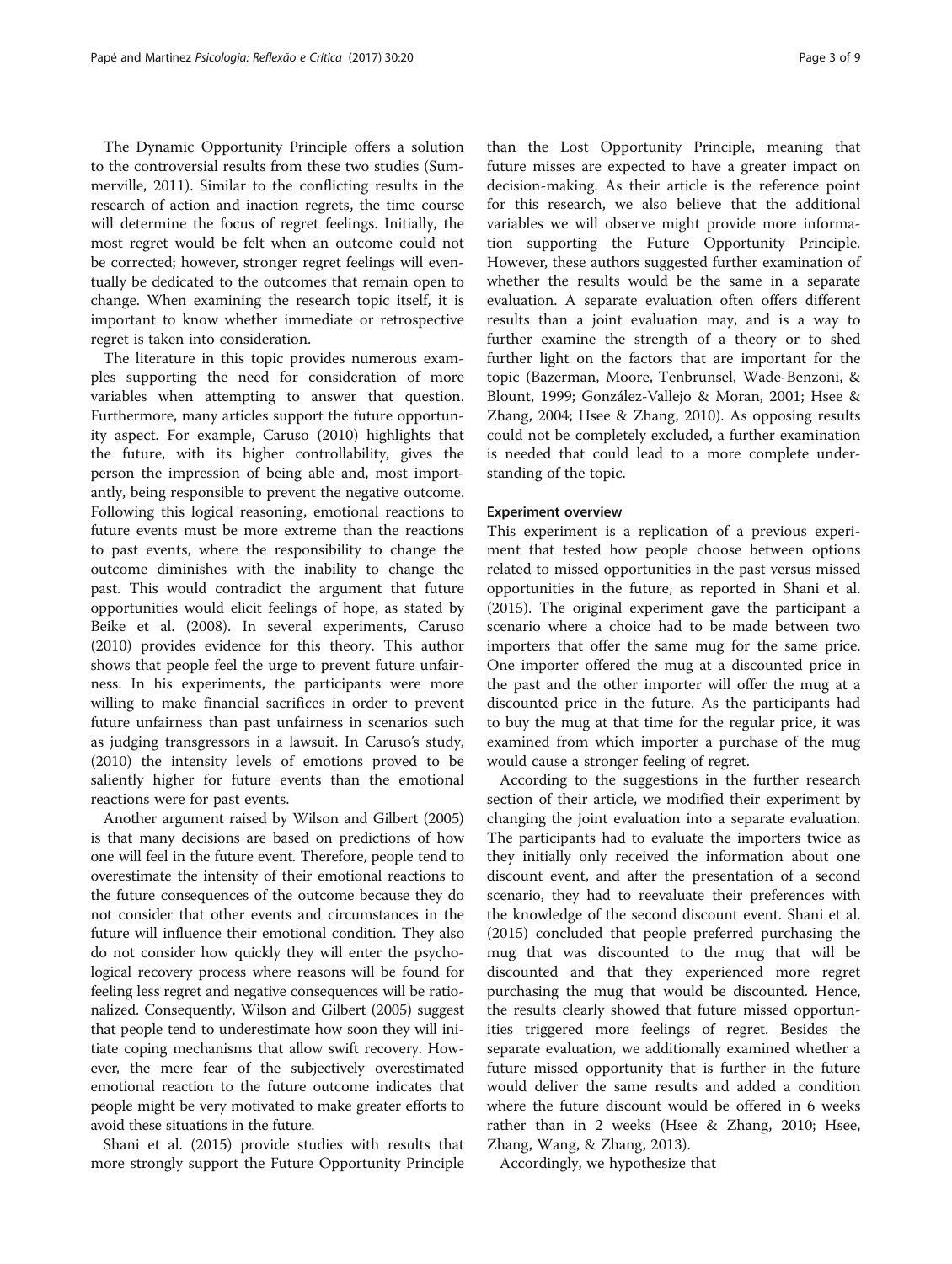H1. In a separate evaluation, future misses will cause stronger feelings of regret than past misses.

H2. A future miss will have a stronger influence on changing people's decisions than a past miss.

H3. Future misses with a longer time distance will cause less regret than misses in the nearer future.

For potential explanations, the participants were also asked to identify the option they would feel more responsible for with regard to missing the discount and which mug they would prefer to choose. These two questions were also retained unchanged from the original experiment in order to identify possible explanations and to increase the comparability with the original work.

## Methods

## Participants and procedure

The sample was composed of 216 students (131 females, 50.9% under 20 years old, 48.6% between 21 and 30 years old) from ten different countries, predominantly in Europe, participated in this survey that was available online. Uncompleted surveys were excluded from the analysis. They were randomly assigned (by a lottery) to one of four conditions of the 2 (order of missed opportunity: past regret presented first vs. future regret presented first)  $\times$  2 (time distance: 2 weeks vs. 6 weeks) design. In the past regret first condition, the scenario was presented as follows:

"For a while, you have been considering purchasing a coffee mug. This morning at the cafeteria you see one you like priced at 15  $\epsilon$ . The salesperson explains that two different importers (A and B) import the mug. He further explains that because both importers wish to promote the mug, they occasionally offer it for 7.50  $\epsilon$ . Specifically, importer A offered the mug for 7.50  $\epsilon$  two weeks ago. Because you want the mug now, you must pay the regular price of 15  $\epsilon$ ".

Then, participants were asked what would cause them to experience the strongest feeling of regret and what would cause them to feel more responsible for missing the discount as well as which importer's mug they would prefer purchasing  $(-1 =$  "Purchasing from importer A, who offered the mug two weeks ago for 7.50  $\epsilon$ ", +1 = "Purchasing from importer B, who did not offer the mug two weeks ago for 7.50  $\epsilon$ ", and 0 = "I would feel the same whether I paid 15  $\epsilon$  for a mug that was sold for 7.50  $\epsilon$  or not").

In the second part of the questionnaire, the participants were asked to imagine that the salesperson not only tells them about importer A's discount 2 weeks ago but also that importer B will offer the mug for 7.50  $\epsilon$  in 2 weeks (6 weeks). They were asked to assume that they still want the mug now and must therefore pay the regular price of 15  $\epsilon$ . Participants had to answer the same questions again while considering the new information about the second importer's discount.

In the future regret first condition, participants first read about importer B's discount in the future, an opportunity that they already know they will miss because they want to buy the mug now. Subsequently, they learn about importer A's discount that they also missed but in the past. The remaining information in the scenario stayed the same.

To test for our predictions—and in line with previous research (e.g., Shani et al., [2015\)](#page-8-0)—, we used descriptive statistics together with both parametric and nonparametric statistical tests. We conducted an ANOVA (between-subjects) with Games Howell post hoc tests. We also run Welch  $t$  tests to compare for means across conditions, as the group samples had unequal variances. Moreover, Wilcoxon tests (within-subjects) were also used to compare for the different conditions within the same scenario.

## Results

We found a significant effect of presenting only one of the two discount options on the regret scores between all four conditions,  $F(3, 212) = 16.03$ ,  $p < .001$ . Post hoc comparisons appear in Table 1 and indicate that the mean scores for condition 1 (past first/2 weeks) and condition 2 (past first/6 weeks) were significantly different from condition 3 (future first/2 weeks) and condition 4 (future first/6 weeks).

When participants only knew about the past discount that they had missed, they felt more regret for purchasing from this importer  $(M_{\text{past first/2 weeks}} = -0.59, SD = 0.59;$  $M_{\text{past first/6 weeks}}$  = -0.51, SD = 0.70) than when they heard about a future discount that they will miss  $(M_{\text{future first}})$ 

|  |  |  | Table 1 Regret scores for one discount between the groups |  |
|--|--|--|-----------------------------------------------------------|--|
|  |  |  |                                                           |  |

|                      |                      | Mean<br>diff. | Standard<br>error | Sig.  |
|----------------------|----------------------|---------------|-------------------|-------|
| Past first/2 weeks   | Past first/6 weeks   | $-.081$       | .121              | .910  |
|                      | Future first/2 weeks | $-.766$       | .142              | .000  |
|                      | Future first/6 weeks | $-.749$       | .149              | .000  |
| Past first/6 weeks   | Past first/2 weeks   | .081          | .121              | .910  |
|                      | Future first/2 weeks | $-.685$       | .149              | .000  |
|                      | Future first/6 weeks | - 668         | .156              | .000  |
| Future first/2 weeks | Past first/2 weeks   | .766          | .142              | .000  |
|                      | Past first/6 weeks   | .685          | .149              | .000  |
|                      | Future first/6 weeks | .016          | .172              | 1.000 |
| Future first/6 weeks | Past first/2 weeks   | .749          | .149              | .000  |
|                      | Past first/6 weeks   | .668          | .156              | .000  |
|                      | Future first/2 weeks | $-.016$       | .172              | 1.000 |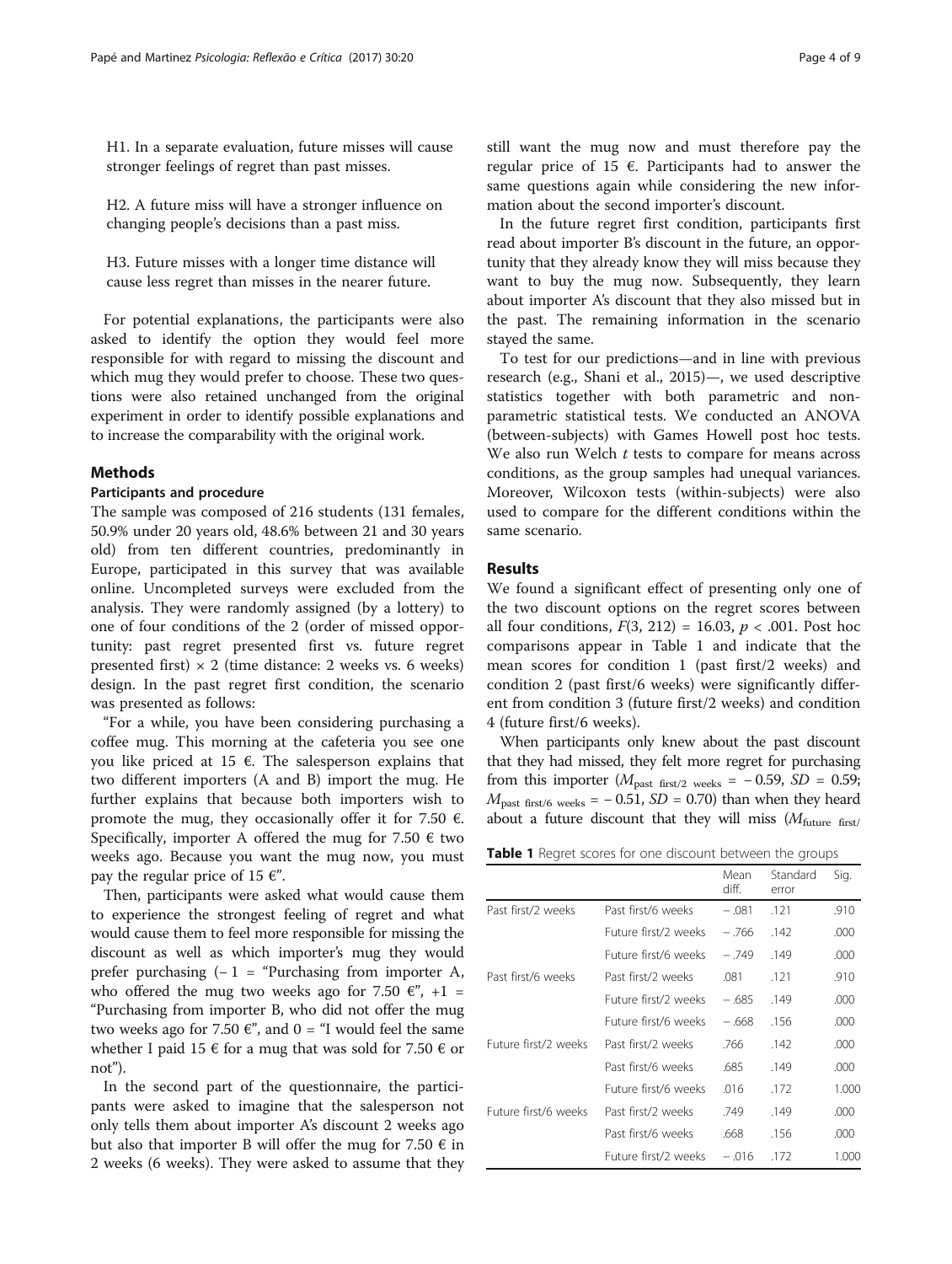<span id="page-4-0"></span> $_{2 \text{ weeks}} = 0.18$ ,  $SD = 0.84$ ;  $M_{\text{future first/6 weeks}} = 0.16$ ,  $SD = 0.88$ ). Evaluating the regret scores for each discount separately, the past miss elicits more regret than the future miss does. Our prediction that future miss would be equally strong in a separate evaluation as it was in a joint evaluation could not be statistically confirmed.

We found a significant difference between the regret scores for the scenarios with one discount and the subsequent scenarios with two discounts within all fourcondition groups. Mean regret scores for all conditions can be seen in Fig. 1. Table [2](#page-5-0) indicates the test results and  $p$  values for the before and after regret scores in each group. It is clear that the mean regret scores are significantly different when introducing the second discount. Therefore, the mean difference is greater when participants first hear about the missed discount in the past and then about the future discount that they will miss (mean diff.<sub>past first/2 weeks</sub> = 0.88; mean diff.<sub>past first/</sub>  $6$  weeks = 0.54). In comparison, the mean differences were lower when participants first knew about the missed discount in the future and then about the missed discount in the past (mean diff. $f_{\text{future first/2 weeks}} = -0.61$ ; mean diff.<sub>future first/6 weeks</sub> =  $-0.7$ ). These results show that future miss has a stronger influence on changing people's decisions.

Merging the two past first conditions together into one and the two future first conditions into another group, we can also see that the mean difference is greater when introducing a missed future opportunity as new information. As indicated in Tables [3, 4](#page-5-0), and [5,](#page-5-0) the difference between the before and after regret scores in the past first group is greater (mean diff. = 0.71) than in the before and after regret scores in the future first group (mean diff.  $= -0.66$ ). The additional information of a missed opportunity in the future therefore causes a stronger change in the participants' decisions than the additional information of a past miss. It can be assumed that future miss has a stronger influence on changing people's decisions than a past miss does.

We found no significant effect of missing the future opportunity in 2 weeks' time or in 6 weeks' time on

regret. Participants who only knew about the future discount in 2 weeks did regret purchasing from this importer slightly more  $(M = .18)$  than participants who knew solely about a future discount in 6 weeks  $(M = .16)$ . However, as indicated in Table [5,](#page-5-0) this difference was not statistically significant. The prediction that future misses with a longer time distance would cause less regret than misses in a nearer future could not be statistically verified.

We found significant differences between the two responsibility mean scores within the past first and future first conditions with a 6-week time distance. We also found a marginally significant difference within the past first condition with the 2-week time distance. Figure [2](#page-6-0) depicts the mean responsibility scores for all four conditions. Table [6](#page-6-0) depicts the before and after responsibility mean differences in each group and their significance levels.

The overall picture of the responsibility scores is very similar to the regret scores (Figs. 1 and [2\)](#page-6-0). When participants felt more regret for purchasing from the importer that offered a past discount, this same importer made them feel more responsible for missing the discount. When participants changed their mind about their regret feelings after the new information of a future discount, they were also more inclined to feel more responsible for missing the new discount. These similarities of the regret and responsibility mean score movements apply also to the conditions where the future discount was introduced first.

Between the four conditions, there was predominantly no significant difference in the mean scores. There was only a significant difference in the scenarios with one missed opportunity between the groups Past first/6 weeks and future first/2 weeks (mean diff. =  $-$ .425, SE = .161,  $p = .047, 95\%$  CI = .00, .85). The difference of variances between the four groups for the responsibility scores is therefore assumed to be mostly within the groups. In the matter of responsibility feelings, people seem to have different perceptions or are more indifferent to feeling

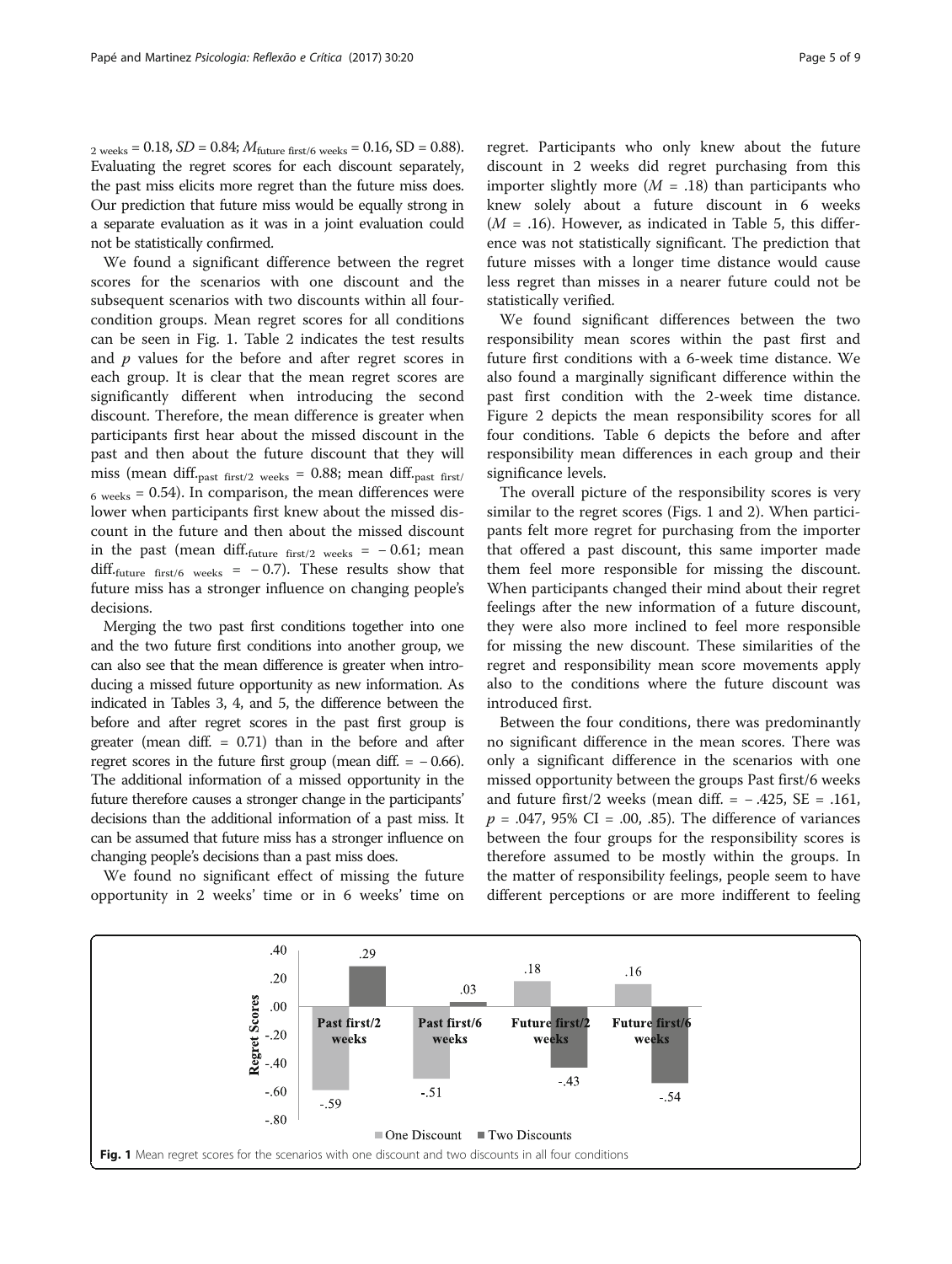<span id="page-5-0"></span>Table 2 Wilcoxon test for before and after regret scores per condition

|                  | Past first/<br>2 weeks | Past first/<br>6 weeks | Future first/<br>2 weeks | Future first/<br>6 weeks |
|------------------|------------------------|------------------------|--------------------------|--------------------------|
| U                | $-4912$ <sup>a</sup>   | $-3707$ <sup>a</sup>   | $-3.642^b$               | $-3.610^{b}$             |
| Sig. (two-sided) | .000                   | .000                   | .000                     | .000                     |

<sup>a</sup>Based on negative ranks

<sup>b</sup>Based on positive ranks

responsible about missing the discount from one importer or the other.

We found a significant and marginally significant difference between the preference scores for the scenarios with one discount and the subsequent scenarios with two discounts in the past first conditions. Figure [3](#page-7-0) depicts the mean preference scores for all four condi-tions. Table [7](#page-7-0) summarizes the test results and  $p$  values for the before and after preference scores in each group.

It can be observed that in the past first conditions, the participants changed their mind after they read the second scenario. First, they preferred to purchase from the importer that did not offer a discount in the past  $(M_{\text{past first/2 weeks}} = .18; M_{\text{past first/6 weeks}} = .12)$  and then they preferred to purchase from the importer that did offer a discount in the past rather than purchasing from the importer that is related to a future miss  $(M_{\text{past first}})$  $_{2 \text{ weeks}} = -0.20$ ;  $M_{\text{past first/6 weeks}} = -0.25$ . Comparing with the regret scores (Fig. [1\)](#page-4-0), the participants seemed to prefer purchasing from the importer that does not elicit as much regret.

The mean scores in the future first conditions, however, present a different picture. Participants did not change their minds when they additionally read about a past discount that they have missed. In both scenario sequences, they preferred to purchase from the importer that will offer the mug in the future at a lower price even though they felt initially more regret for purchasing from this importer. It is noteworthy that these regret scores were very close to zero  $(M_{\text{future first/2 weeks}} = .18;$  $M_{\text{future first/6 weeks}} = .16$ , which indicates that they were more temped to be indifferent to the importer from which they more regret to purchase. This could be an explanation for the preference choices that do not show any clear decision-making to prevent a future miss or past miss.

Table 3 Mean regret scores by order of missed opportunity

|                                                           | Mean SD |      | Sig. (two-sided) |
|-----------------------------------------------------------|---------|------|------------------|
| Scenario 1: missed past $-55$ .652 $-6.134^a$<br>discount |         |      | .000             |
| 16. Scenario 2: missed past<br>and future discount        |         | .894 |                  |
|                                                           |         |      |                  |

<sup>a</sup>Based on negative ranks

Table 4 Mean regret scores by order of missed opportunity

|                                                      | Mean SD |      |                        | Sig. (two-sided) |
|------------------------------------------------------|---------|------|------------------------|------------------|
| Scenario 1: missed future 17<br>discount             |         |      | $.861 - 5.126^{\circ}$ | - 000            |
| Scenario 2: missed future $-49$<br>and past discount |         | -770 |                        |                  |

<sup>a</sup>Based on positive ranks

In all four groups, the tendency was towards preferring to purchase the mug from the importer B. There were consequently no significant differences in the preference means at the first scenario round,  $F(3, 212) = .788$ ,  $p = .502$ . In the past first conditions, it can be assumed that the participants chose this importer because, at that point, it was the only choice without any discount related opportunities. So they could easily distance themselves from the importer that offered a discount in the past. In the future first conditions, they preferred to purchase from the importer that offered a discount in the future. It seems that there was no strategy to distance themselves from the future miss when this is the only miss of which they are aware.

After the introduction of the second scenario, the preference mean scores differed significantly between the four conditions,  $F(3, 211) = 5.962$ ,  $p < .01$ ). A post hoc test shows that there were mostly significant differences between all conditions if the only difference was not the time variable. There was one marginal difference between past first/2 weeks and future first/6 weeks (mean diff. =  $-$ .480, SE = .191,  $p = .064$ , 95% CI =  $-$ .98, .02). It can therefore be assumed that the variance of differences is mainly between the groups. In the past first conditions, people preferred purchasing from the importer connected to a past miss, and they therefore distance themselves further from the future miss. In the future first conditions, the participants did not try to distance themselves from the future miss and preferred purchasing from the importer that offers a discount in the future.

## **Discussion**

Shani et al. ([2015\)](#page-8-0) are presumably the first authors to draw a direct comparison between regret connected to a past miss and regret related to a future miss. They showed that a possible future regret could influence

| Scenario 1: one discount  |                                            |      | Mean diff. Standard error Sig. |       |
|---------------------------|--------------------------------------------|------|--------------------------------|-------|
| Future first/<br>2 weeks  | Future first/<br>6 weeks                   | .016 | .172                           | 1.000 |
| Scenario 2: two discounts |                                            |      | Mean diff. Standard error      | Sig.  |
|                           | 252. Past first/2 weeks Past first/6 weeks |      | .166                           | .430  |
| Future first/<br>2 weeks  | Future first/<br>6 weeks                   | .109 | .154                           | .894  |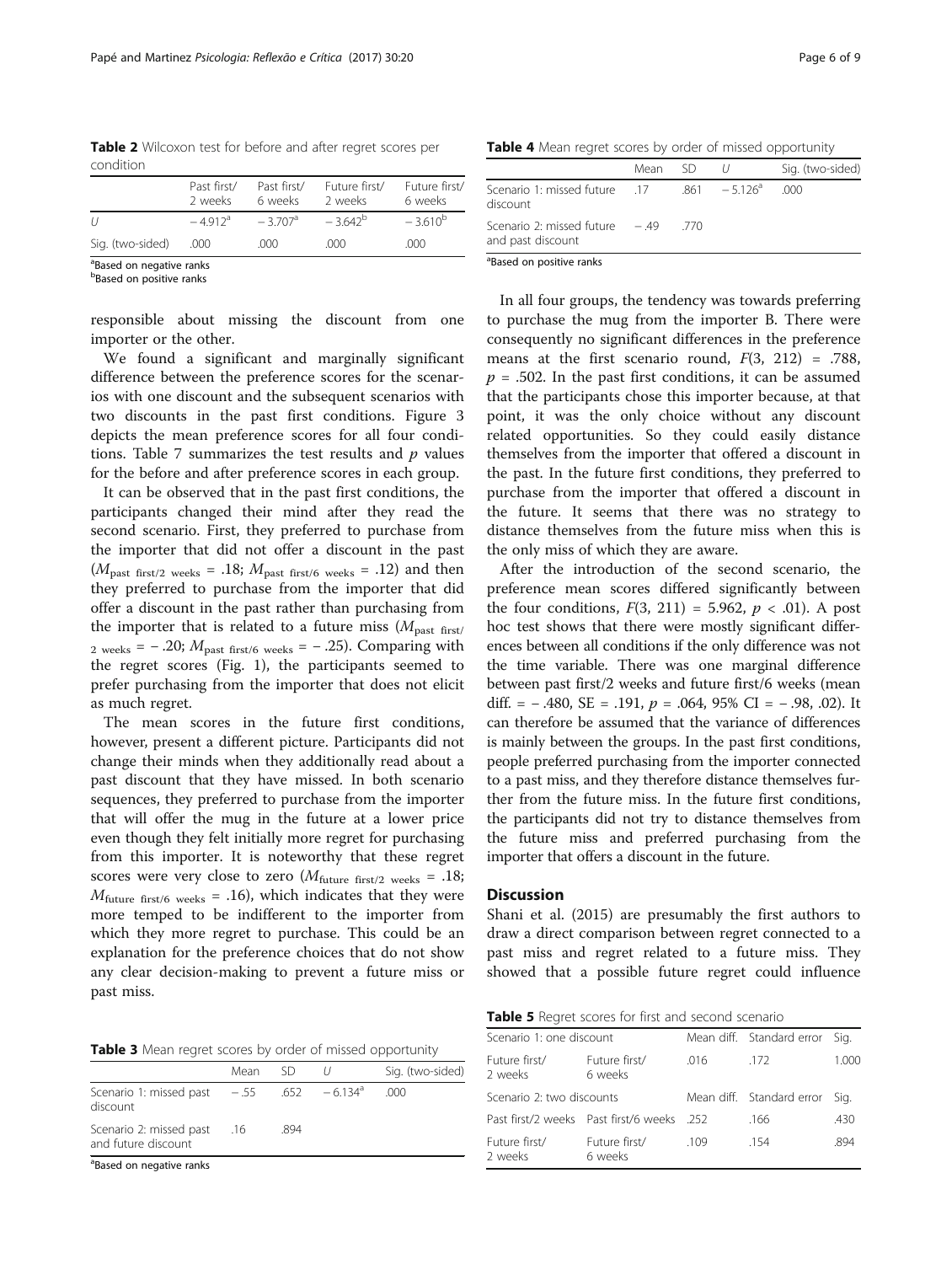<span id="page-6-0"></span>

people's decision-making more than regret caused by a past miss. We tried to shed further light on these findings by testing the strength of their findings in a separate evaluation and different time variables. By presenting to the participant two sequential scenarios with only one discount in the first scenario and two discounts in the second, we were able to collect data for a separate evaluation and a joint evaluation with different orders of the missed opportunities. Thus, we could also evaluate to what extent they changed their minds when introducing a future regret as new information.

In the separate evaluation, we find that people feel more regret and responsibility for a past miss than for a future miss. This remains contrary to the findings of the study to which we are referring. Furthermore, regarding their purchase preferences, participants chose more to purchase from an importer connected to a future miss than from an importer that offered a discount in the past. This also remains in sharp contrast to the findings of the previous study. However, a future miss as second information had more influence on changing their mind about their feelings of regret than the new knowledge about a past miss did. This is informative for the strength of the Future Opportunity Principle and fulfills the prediction that a future miss is more impactful. Regarding the different periods, we found that future misses with a longer time distance did not cause less regret than misses in the nearer future did. One reason could be that the two periods were not large enough to present significant differences in the regret means. Another possible explanation is that the impact of a

Table 6 Wilcoxon test for before and after responsibility scores per condition

|                  | Past first/<br>2 weeks | Past first/<br>6 weeks | Future first/<br>2 weeks | Future first/<br>6 weeks |  |  |
|------------------|------------------------|------------------------|--------------------------|--------------------------|--|--|
| U                | $-1.770$ <sup>a</sup>  | $-2469$ <sup>a</sup>   | $-1528$ <sup>b</sup>     | $-.903b$                 |  |  |
| Sig. (two-sided) | .077                   | .014                   | 127                      | .014                     |  |  |

<sup>a</sup>Based on negative ranks

**b**Based on positive ranks

future miss is so strong that the feelings of regret remain stable regarding the period or are even locked to other external influences. These results have clear practical implications for both consumers and companies (as decision-making actors). Specifically, companies (e.g., retailers) should be very careful when advertising future opportunities for products or services for which justifying a future miss is difficult, as consumers may find it easier to justify missing a future opportunity for offerings that satisfy utilitarian goals than for those that satisfy hedonic goals (Shani et al., [2015\)](#page-8-0).

A limitation of this research resides in the study power. Although our sample size was large enough to test for our predictions, not all of them were totally confirmed. Both parametric and non-parametric statistical analyses were conducted, in line with the previous studies of Shani et al. ([2015](#page-8-0)). Future research could seek to test our predictions with a larger and more diversified sample. Specifically, future research could examine different decision-making individual profiles regarding future and past misses. For example, maximizers are known as decision makers who are as concerned with the potential loss of existing options as with the loss of undiscovered future ones (Moyano-Díaz, Martínez-Molina, & Ponce, [2014](#page-8-0); Patalano, Weizenbaum, Lolli, & Anderson, [2015](#page-8-0)). Future research could also seek to increase the difference between the periods and further test the possibility to influence the feelings of regret with the time variable. This could be important for the corporate sector, should companies need to decide how far in advance they can announce a discount. If customers feel too much regret for missing the future discount, they will have negative associations with the product and enjoy the product less. Also, future research could seek to carry out other statistical analyses, such as moderation and mediation analyses with additional variables, as well as to adopt longitudinal randomized experiments.

The preference choices showed that participants chose to purchase mostly from the importer that will offer a discount in the future. This was also the case when they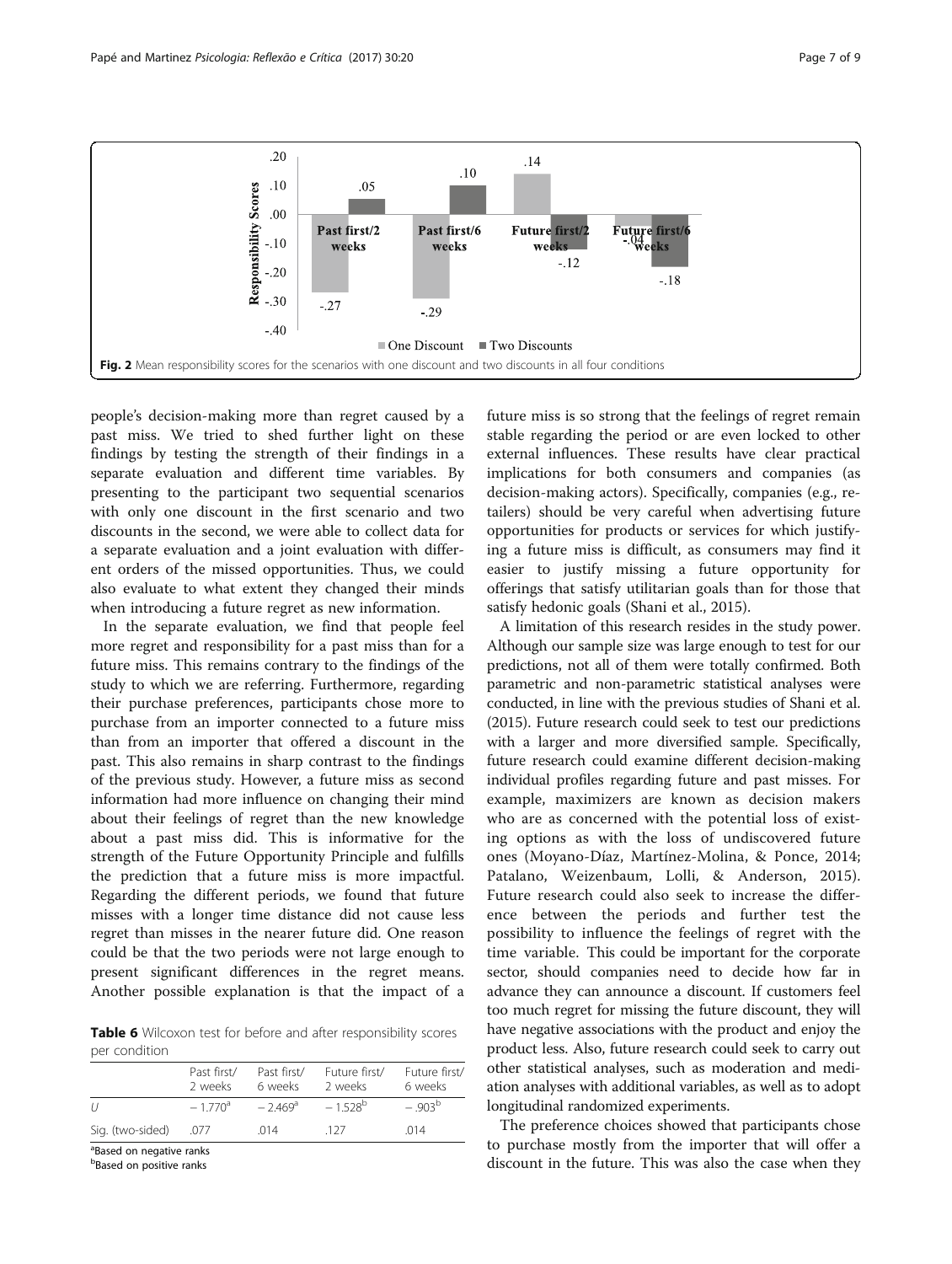<span id="page-7-0"></span>

felt more regret for purchasing from this importer and the alternative was an importer that did not offer any discounts. One reason could be that the participants misunderstood the instruction and thought that they could buy the mug in the future. Shani et al. ([2015](#page-8-0)) mentioned that the participants could have difficulties to imagine losing a future discount opportunity, even to the extent that they are less aware or are completely unaware of the information that they do not have the possibility to purchase the mug for the discount price. In a follow-up study, Shani et al. [\(2015\)](#page-8-0) mentioned the participants' persistence to accept that they cannot return the product and get the discount later, even though this was explicitly mentioned in the instructions. A method to circumvent this persistence could be to make the scenario more impossible also for the future miss, for example with a geographic restriction. The mug could be a unique souvenir from a vacation destination and the discount will be offered after the participants are flying back home. This would make it easier for the participant to accept the impossibility to fix this missed opportunity.

## Conclusions

Our results show that, when evaluated separately, future misses caused less regret than past misses. Conversely, future misses made participants change their feelings of regret more intensely than past misses did. Moreover, regret levels did not decrease when future misses were deferred. In sum, our findings support the strength of future misses on regret but also show contrasting effects when the options were evaluated separately. Thus, we

Table 7 Wilcoxon test for before and after preference scores per condition

|                  | Past first/<br>2 weeks | Past first/<br>6 weeks | Future first/<br>2 weeks | Future first/<br>6 weeks |
|------------------|------------------------|------------------------|--------------------------|--------------------------|
| $\iota$          | $-1.915$ <sup>a</sup>  | $-2.043$ <sup>a</sup>  | $-243^b$                 | $-.500a$                 |
| Sig. (two-sided) | .056                   | .041                   | .808                     | 617                      |

<sup>a</sup>Based on positive ranks

**b**Based on negative ranks

did not expect a reversal of preferences or feelings of regret in a separate evaluation, yet the results stand in contrast to the results of the joint evaluation. Overall, we seek to shed some light into the comprehension of the psychological mechanisms of past and future regret in decisions that involve different time frames. Which situation elicits more regret still remains a complex issue that needs further examination. This study attempted to move one step closer to the comprehension of these phenomena.

#### Funding

This work was funded by National Funds through FCT—Fundação para a Ciência e Tecnologia under the project Ref. UID/ECO/00124/2013 and by POR Lisboa under the project LISBOA-01-0145-FEDER-007722.

#### Authors' contributions

This article is based on the Master degree dissertation of the first author (Papé, [2016](#page-8-0)). The first author designed the study, organized and collected the data, carried out the statistical analyses and drafted the first version of the manuscript. The second author coordinated and supervised the research and was actively involved in writing and revising the manuscript. All authors read and approved the final manuscript.

#### Competing interests

The authors declare that they have no competing interests.

#### Publisher's Note

Springer Nature remains neutral with regard to jurisdictional claims in published maps and institutional affiliations.

### Received: 11 April 2017 Accepted: 13 September 2017 Published online: 21 September 2017

#### References

- Bazerman, M. H., Moore, D. a., Tenbrunsel, A. E., Wade-Benzoni, K. A., & Blount, S. (1999). Explaining how preferences change across joint versus separate evaluation. Journal of Economic Behavior & Organization, 39(1), 41–58 doi: [10.1016/S0167-2681\(99\)00025-6.](http://dx.doi.org/10.1016/S0167-2681(99)00025-6)
- Beike, D. R., Markman, K. D., & Karadogan, F. (2008). What we regret most are lost opportunities: a theory of regret intensity. Personality and Social Psychology Bulletin, 35(3), 385–397 doi: [10.1177/0146167208328329](http://dx.doi.org/10.1177/0146167208328329).
- Caruso, E. M. (2010). When the future feels worse than the past: a temporal inconsistency in moral judgment. Journal of Experimental Psychology: General, 139(4), 610–624 doi: [10.1037/a0020757.](http://dx.doi.org/10.1037/a0020757)
- Cheke, L. G., & Clayton, N. S. (2010). Mental time travel in animals. Wiley Interdisciplinary Reviews: Cognitive Science, 1(6), 915–930 doi: [10.1002/wcs.59.](http://dx.doi.org/10.1002/wcs.59)
- Connolly, T., & Zeelenberg, M. (2002). Regret in decision making. Current Directions in Psychological Science, 11(6), 212–216 doi: [10.1111/](http://dx.doi.org/10.1111/1467-8721.00203) [1467-8721.00203](http://dx.doi.org/10.1111/1467-8721.00203).